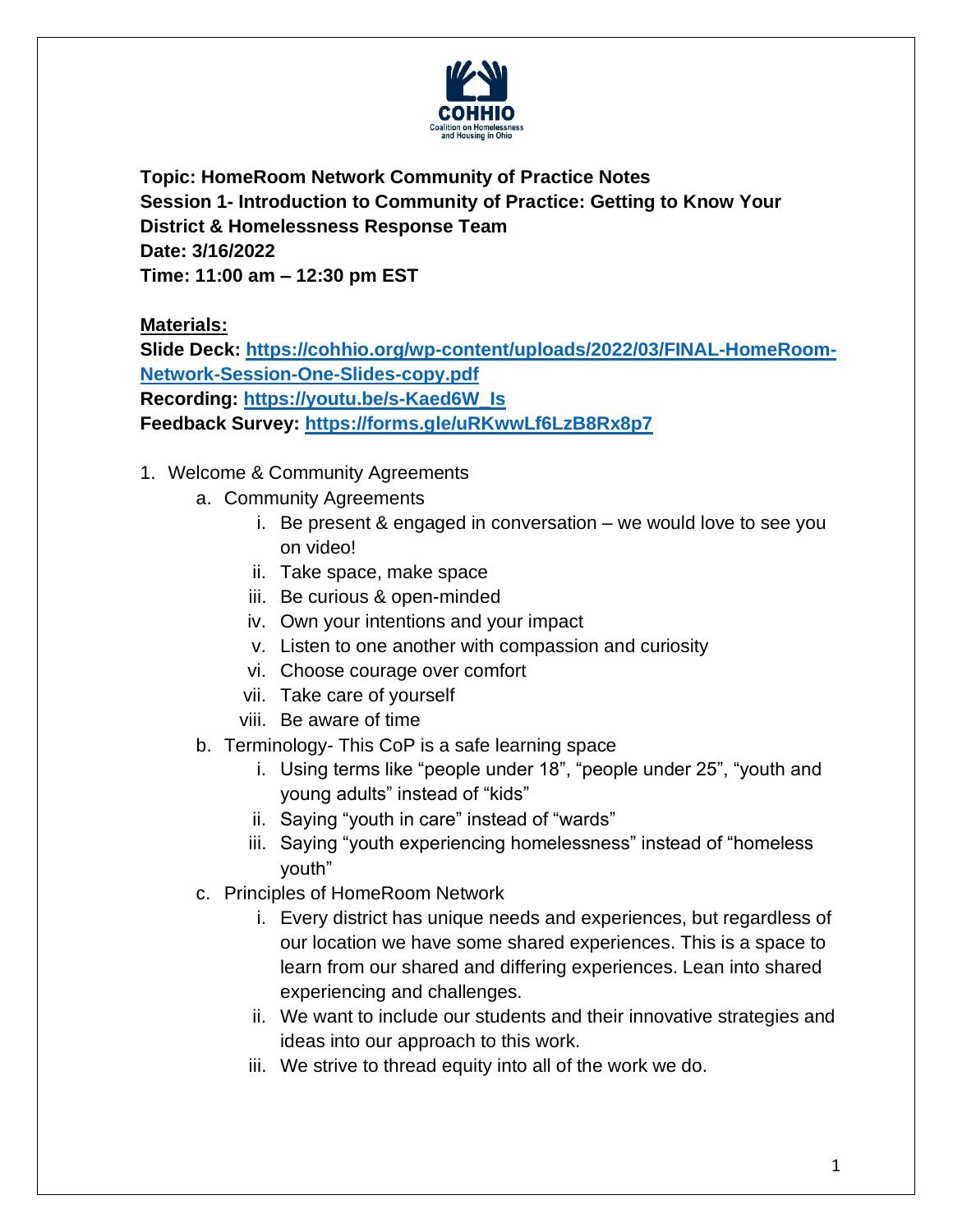

- iv. COHHIO is here to support and facilitate this space for the HomeRoom Network participants. YOU own this space.
- d. Resource: Learn more about HomeRoom Network [here.](https://cohhio.org/wp-content/uploads/2022/03/Guide-to-Community-of-Practice-3.25.2022-2.pdf)
- 2. Announcements
	- a. The American Rescue Plan has given Ohio various opportunities and sources of funding to better assist youth experiencing homelessness. The Ohio Department of Education has partnered with COHHIO to create Course to HOME and create this community of practice.
		- i. Training- provide opportunities to interact and learn new content and direct training to help districts better their work.
		- ii. System Coordination- Our goal is to help districts build bridges and make community connections that will benefit their work in preventing and ending homelessness for the students and families in their schools.
		- iii. Community of Practice- creating a learning environment to support your peer and shared experiences.
		- iv. Practice Guidance- COHHIO will use the CoP listserv to provide additional content and resources to help districts further their work, such as toolkits, practice guidance, checklists, awareness materials, etc.
			- 1. Use these resources at your discretion and provide us with feedback.
		- v. Technical Assistance- Your district can reach out to us directly for guidance on challenges.
			- 1. Direct TA- you may need help on a specific situation with a student or family, funding/program guidance, community connection, etc.
			- 2. A Technical Assistance Guide will be distributed via the listserv for a more comprehensive explanation on our TA services.
			- 3. Provide as much information in the TA request as possible. a. Location of district (County, community)
		- 4. TA requests will be answered within 1-3 business days. vi. Intended Audience
			- - 1. ARP-HCY I subgrantees, McKinney-Vento subgrantees, and ESC liaisons striving to increase knowledge and response for students at-risk of/ or experiencing homelessness in an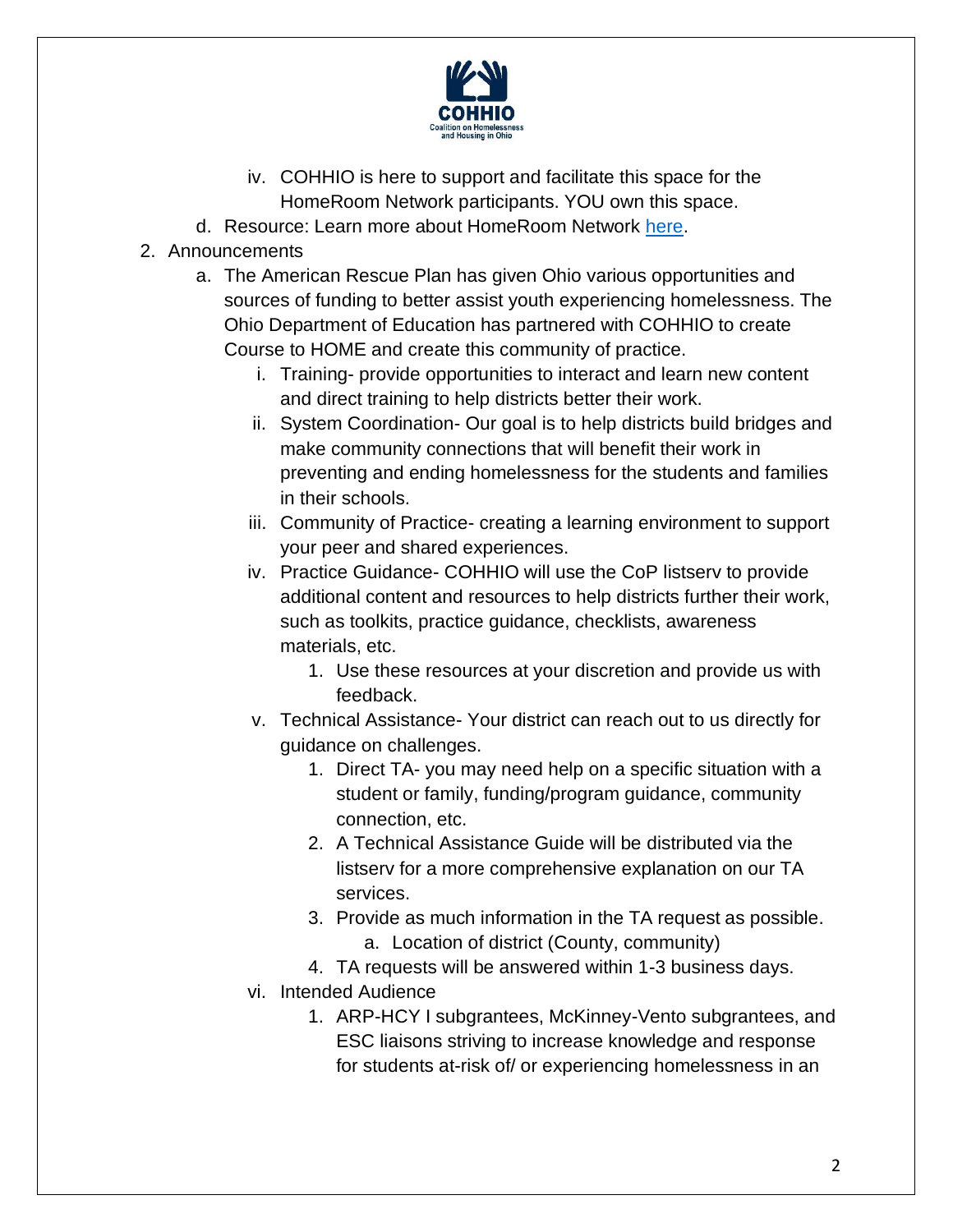

Ohio school district/region, are strongly encouraged to attend.

- a. Sessions are intended to be small and highly interactive and discussion based.
- 2. Community of practice is available for all districts and ESCs in a separate community of practice called Ohio McKinney-Vento Network.
	- a. Sessions are expected to be large facilitated training opportunities with guest speakers and bite-size content.
- 3. Video Recordings are available for all districts and ESCs of the Ohio McKinney-Vento Community of Practice and the HomeRoom Network on the COHHIO Course to Home webpage [here.](https://cohhio.org/programs/youth-initiative/ode-youth-homelessness/)
- 3. Team Building Activity
- 4. Team Introductions
	- a. Lisa Brooks- Youth Housing Initiative Director & COHHIO Course to HOME Team Leader
	- b. Ami Diallo- Youth Housing Initiative Specialist
	- c. Deanna Perdana- Master of Social Work Intern from The Ohio State **University**
	- d. Josh Johnson- COHHIO's Director of Training and Equitable Practice, guest facilitator
	- e. Pete Fowler- COHHIO's Equity and Training Coordinator, guest facilitator
- 5. Small Group Activity
	- a. Jamboard Questions
		- i. What percentage of your job is student vs. system/community work?
		- ii. What bright spots & challenges are appearing in your role?
		- iii. How are student and families with lived expertise engaged in the work?
		- iv. How are you building up structures that are sustainable beyond the funding period?
		- v. What kind of support could benefit your work in this role (think about both community support and TA support)?
- 6. Reminders
	- a. Visit the COHHIO Course to HOME [website](https://cohhio.org/programs/youth-initiative/ode-youth-homelessness/)
	- b. Request Technical Assistance: [homelesseducation@cohhio.org](mailto:homelesseducation@cohhio.org)